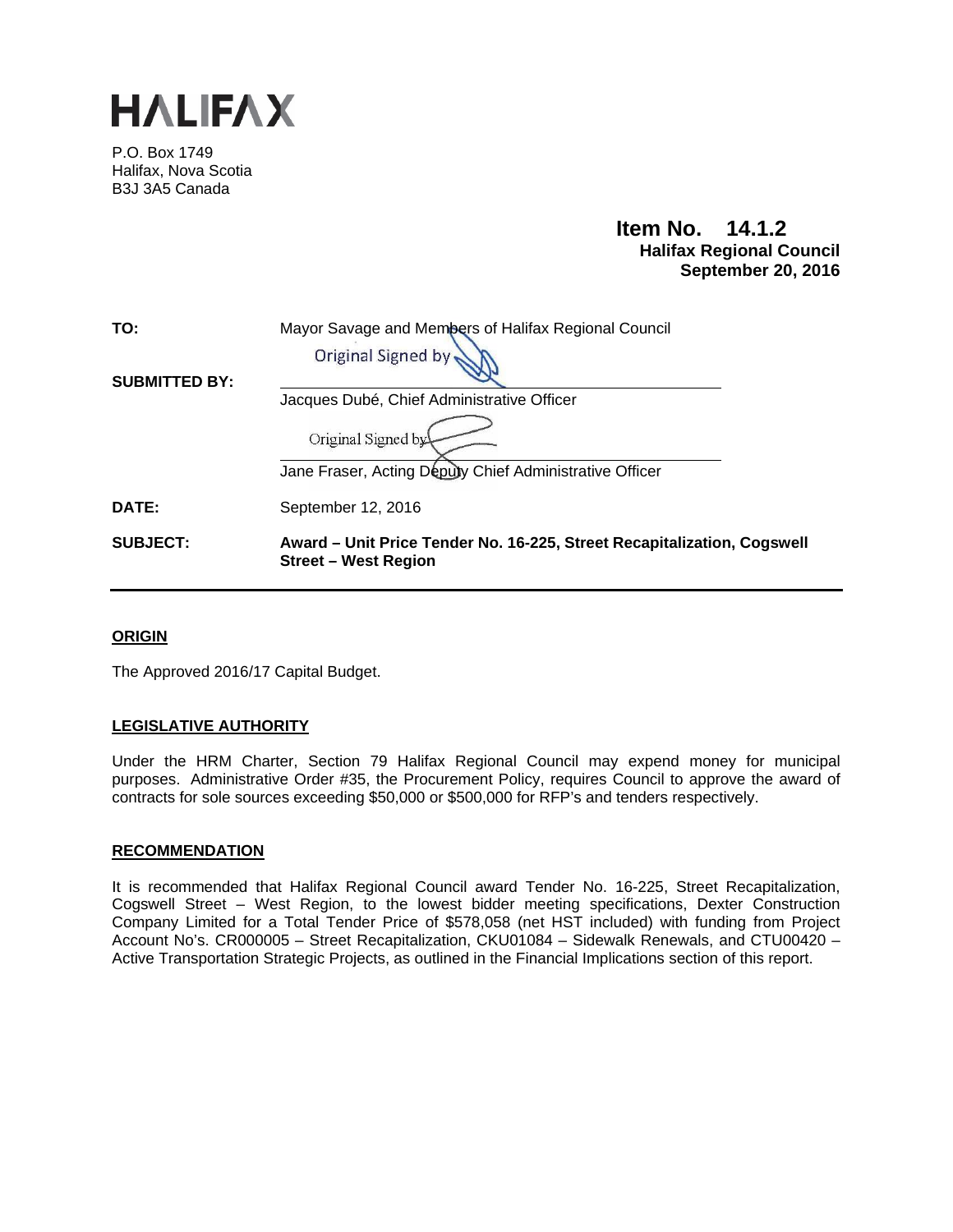### **BACKGROUND**

The Approved 2016/17 Capital Budget includes funds for the street recapitalization of Cogswell Street from Robie Street to North Park Street, including sidewalk renewal for the eastbound lanes, and an Active Transportation Strategic Project.

#### **DISCUSSION**

Tender # 16-225 was publicly advertised on the Province of Nova Scotia's Procurement website on August 25, 2016 and closed on September 8, 2016. Bids were received from following companies:

|                                                               | <b>Bid Price (net HST included)</b> |  |
|---------------------------------------------------------------|-------------------------------------|--|
| \$578,058*<br>Dexter Construction Company Limited             |                                     |  |
| <b>Cumberland Paving and Contracting Limited</b><br>\$671.707 |                                     |  |
| \$725,199<br>ARCP                                             |                                     |  |
| Ocean Contractors Limited<br>\$757,236                        |                                     |  |
| <b>Basin Contracting Limited</b><br>\$850.463                 |                                     |  |

#### **\*recommended bidder**

The scope of work for this tender generally consists of the milling of existing asphalt; placement of new asphalt; replacement of existing concrete curb, gutter and sidewalk with new concrete curb, gutter and sidewalk on the eastbound side; concrete curb, gutter and sidewalk spot repairs on the westbound side; new curb bump-outs at the existing midblock crosswalk; replacement of the existing midblock RA-5 traffic signals with new RA-5 signals and associated conduits; manhole, catchbasin and valve adjustments; and other associated reinstatement and landscaping.

It is anticipated that work will commence within three weeks of the tender award and take 6 weeks to complete.

This is a **UNIT PRICE** contract and the cost will be dependent upon the actual quantities measured and approved by the HRM Project Manager.

There are no Local Improvement Charges associated with this work.

## **FINANCIAL IMPLICATIONS**

Based on the lowest tendered price of \$554,300 plus net HST of \$23,758, for a net total of \$578,058, funding is available in the Approved 2016/17 Capital Budget from Project Account No(s). CR000005 – Street Recapitalization, CKU01084 – Sidewalk Renewals, and CTU00420 – Active Transportation Strategic Projects. The budget availability has been confirmed by Finance.

### Budget Summary: **Project Account No. CR000005 – Street Recapitalization**

| Cumulative Unspent Budget | \$12,039,276 |
|---------------------------|--------------|
| Less: Tender No. 16-225   | 387,600*     |
| <b>Balance</b>            | \$11.651.676 |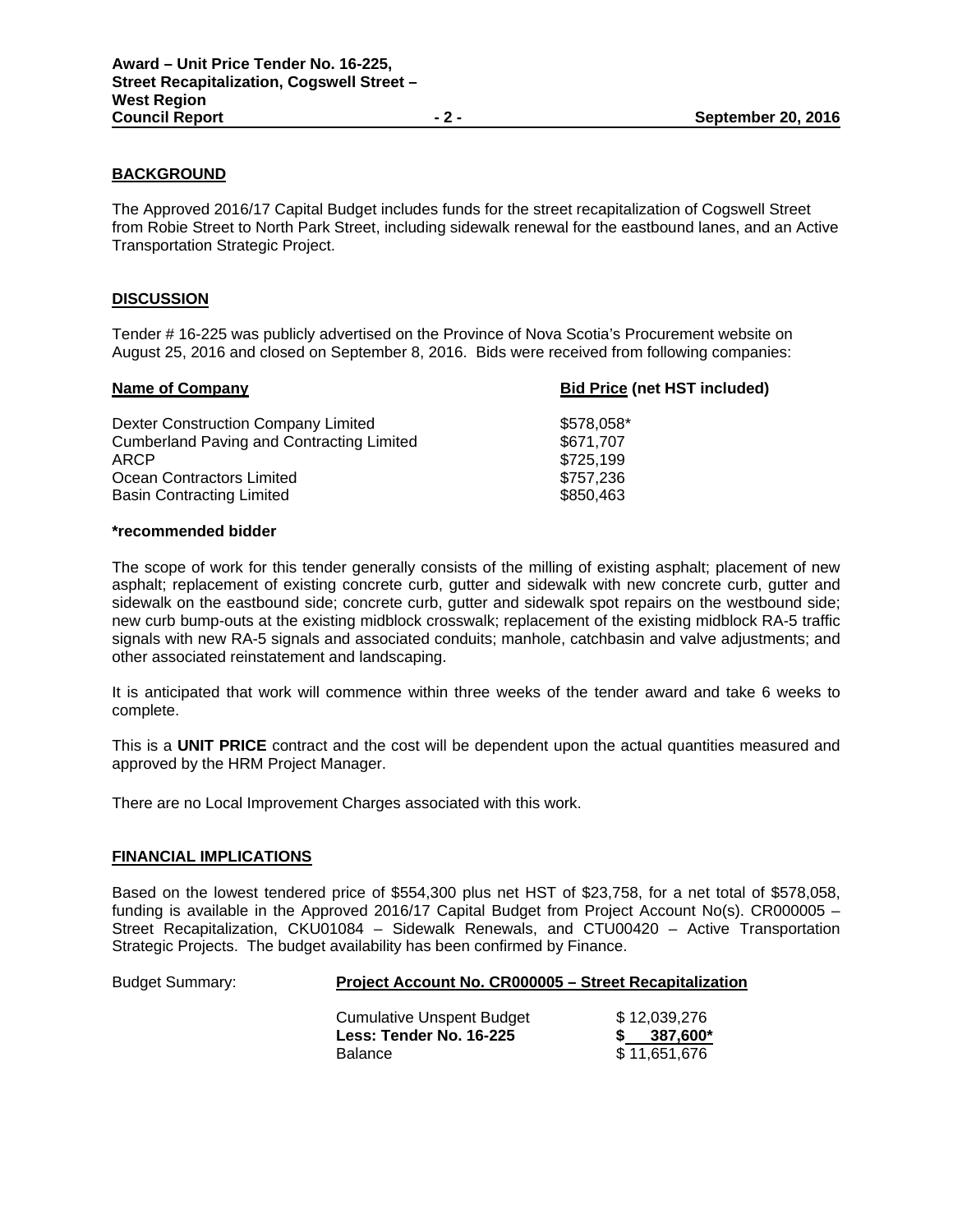#### **Project Account No. CKU01084 – Sidewalk Renewals**

| <b>Balance</b><br>Project Account No. CTU00420 - Active Transportation Strategic | \$1.958.673             |
|----------------------------------------------------------------------------------|-------------------------|
| <b>Cumulative Unspent Budget</b><br>Less: Tender No. 16-225                      | \$2.097.613<br>138.940* |

| Cumulative Unspent Budget | \$5,633,076 |
|---------------------------|-------------|
| Less: Tender No. 16-225   | $$51,518^*$ |
| <b>Balance</b>            | \$5,581,558 |

\* This project was estimated in the Approved 2016/17 Capital Budget at \$835,000, \$195,000 and \$60,000 respectively. The differential between the recommended tender price and the Approved 2016/17 Capital Budget estimate for the Street Recapitalization portion is due to the shortening of the tendered project limits from Robie Street to Brunswick Street to Robie Street to North Park Street. Additional design review is required at the intersection of Cogswell Street and Gottingen Street. The remaining portion of this estimated budget (\$447,400) will be used to tender and complete the portion between Bauer Street and Brunswick Street in 2017.

The balance of funds will be used to implement the remaining 2016/17 Street Recapitalization, Sidewalk Renewals and Active Transportation Strategic Projects approved by Council.

## **RISK CONSIDERATION**

There are no significant risks associated with the recommendation in this report. The risks considered rate low. To reach this conclusion, consideration was given to financial, legal and compliance, and service delivery risks.

#### **ENVIRONMENTAL IMPLICATIONS**

Implications not identified.

#### **ALTERNATIVES**

Council could choose not to approve the recommendations in this report, but this is not recommended by staff.